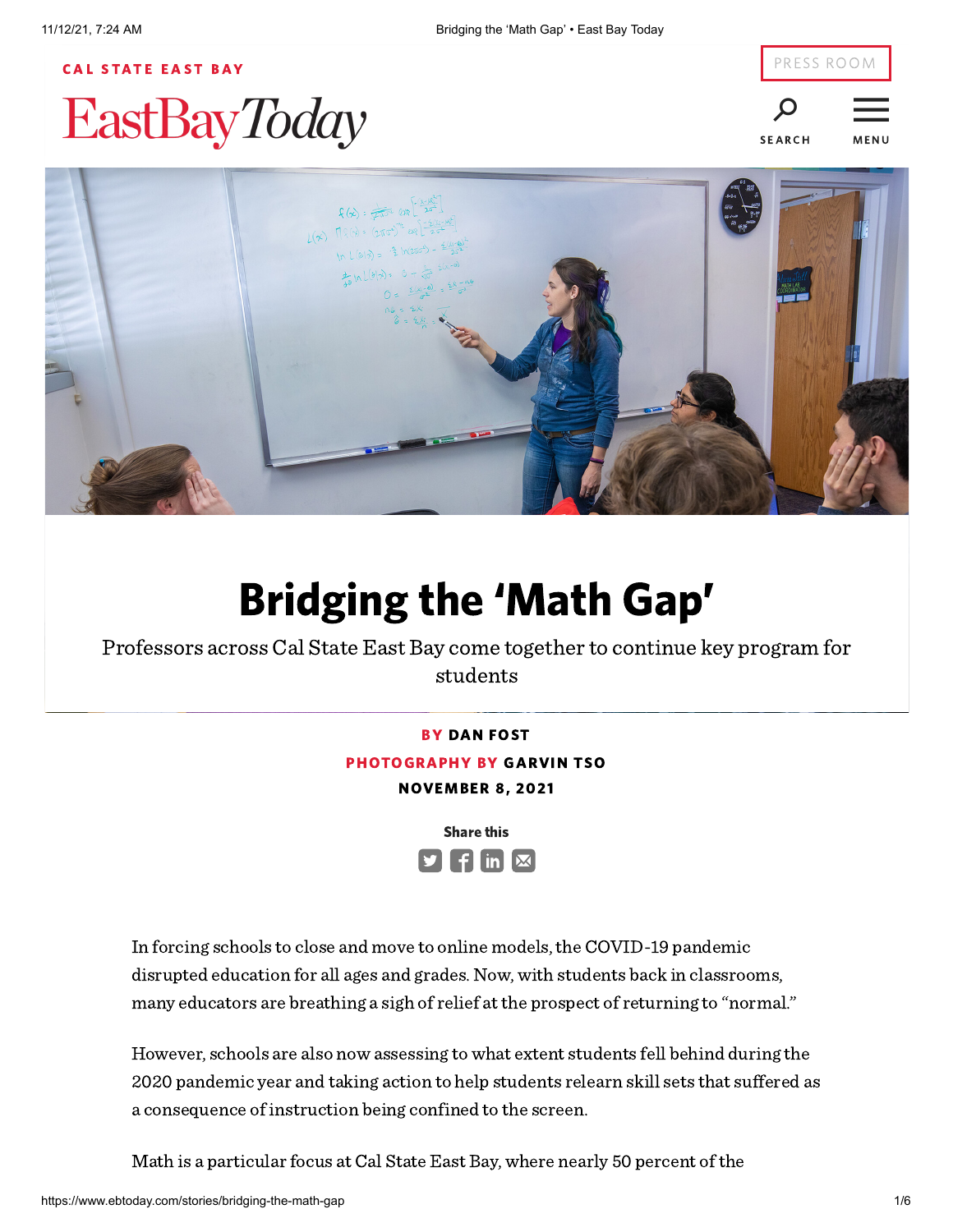### "It's not necessarily gaps in knowledge, but rather gaps in confidence and social and emotional support. It's really that social and emotional piece that's so important."

— Caron Inouye

university's almost 15,000 undergraduates identify as Black, indigenous and people of color (BIPOC). These students are frequently underrepresented in STEM fields, which offer some of the highest paying jobs of the future.

Cal State East Bay has long been committed to promoting diversity and access for minorities in these fields.

"Every department in the College of Science has developed an equity plan," Department of Mathematics Chair Julie Glass explained."And the math department is focused on the STEM pathway, which is where those equity gaps have the greatest impact on the future of technology."

Glass notes that Cal State East Bay has been working for years to "not perpetuate the inequities with which students arrive on our campus. We try to make sure that every student sees themselves as a math learner."

As educational institutions around the country are being challenged to quantify different types of learning gaps, including those that are not measured by test scores, Cal State East Bay is taking a holistic approach to address what could be called a "math gap," but professors believe is actually something more.

"For students of color and our female students who traditionally aren't perceived to perform as well in areas like math, I don't think it's really the content itself," Director of General Education and Professor of Biology Caron Inouye said."It's much deeper than that.It's not necessarily gaps in knowledge, but rather gaps in confidence and social and emotional support.It's really that social and emotional piece that's so important."

### A LEGACY OF SUCCESS

Housed in the College of Science, the Math Lab has a legacy as a vibrant hub, a visible spot on campus where socializing and learning go hand in hand. Prior to COVID-19,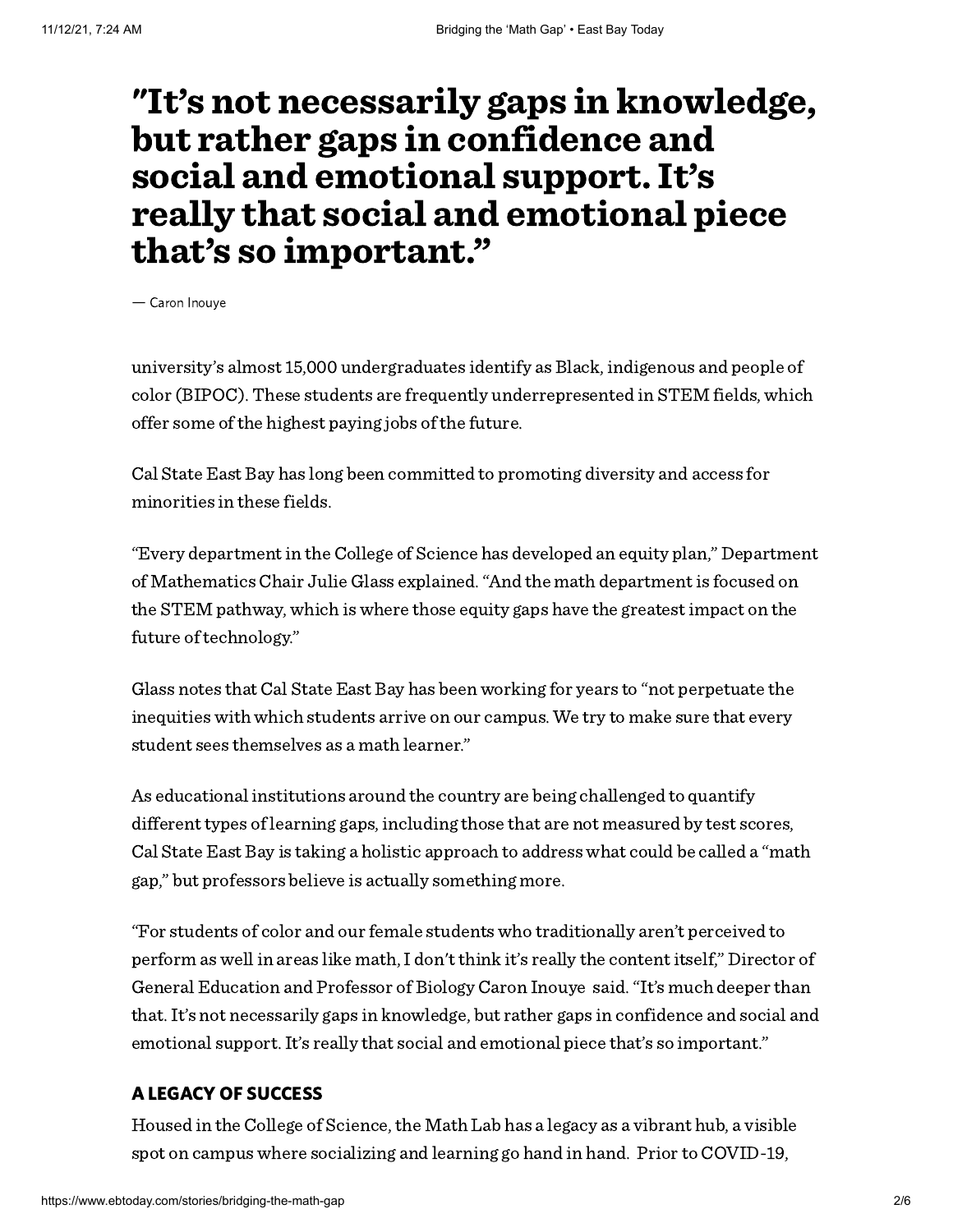#### 11/12/21, 7:24 AM Bridging the 'Math Gap' • East Bay Today

students could sit with Learning Assistants, or LAs — other students assigned to every entry-level math and statistics course — who could see them puzzle out problems with pencil and paper and identify their mathematical stumbling blocks.

"Before the pandemic, this place was packed," coordinator of the Math Lab Alicia Still said."We were pulling chairs from wherever we could."

The forthcoming Applied Sciences Center designs address space needs with a flexible design that will accommodate the Math Lab's collaborative model.

Undergraduate Tenaja Jefferson is living proof of the benefits of that environment and of how factors beyond hard skill sets pose real obstacles for Cal State East Bay students.

Jefferson thought she was done with math when she went to college, especially after completing her one required class. "I didn't think I was smart enough to do it," she admitted."'You can do it, you can do it,'" Jefferson recalled ProfessorAnge Zhousaying, which helped inspire her to join the Math Lab as a staff member and pay that positive reinforcement forward.



### END-TO-END SUPPORT

Socializing and learning go hand-in-hand at Cal State East Bay's Math Lab.

From initiatives aimed at helping K-12 Bay Area schools, whose students comprise a majority of Cal State East Bay's student demographic, to tailored programs like the robust on-campus Math Lab that offers one-on-one instruction, the university is working from multiple angles to ensure student success.

In addition to the Math Lab's LAs, graduate students are also involved in helping younger Pioneers see themselves as future STEM teachers and professionals, while also getting invaluable hands-on experience for their own career development.

Professor Simone Sisneros-Thiry helps train the graduate students who serve as teaching associates (TAs) and provide direct instruction in math classes. Sisneros-Thiry co-facilitates a "Community of Practice"in which the TAs and other math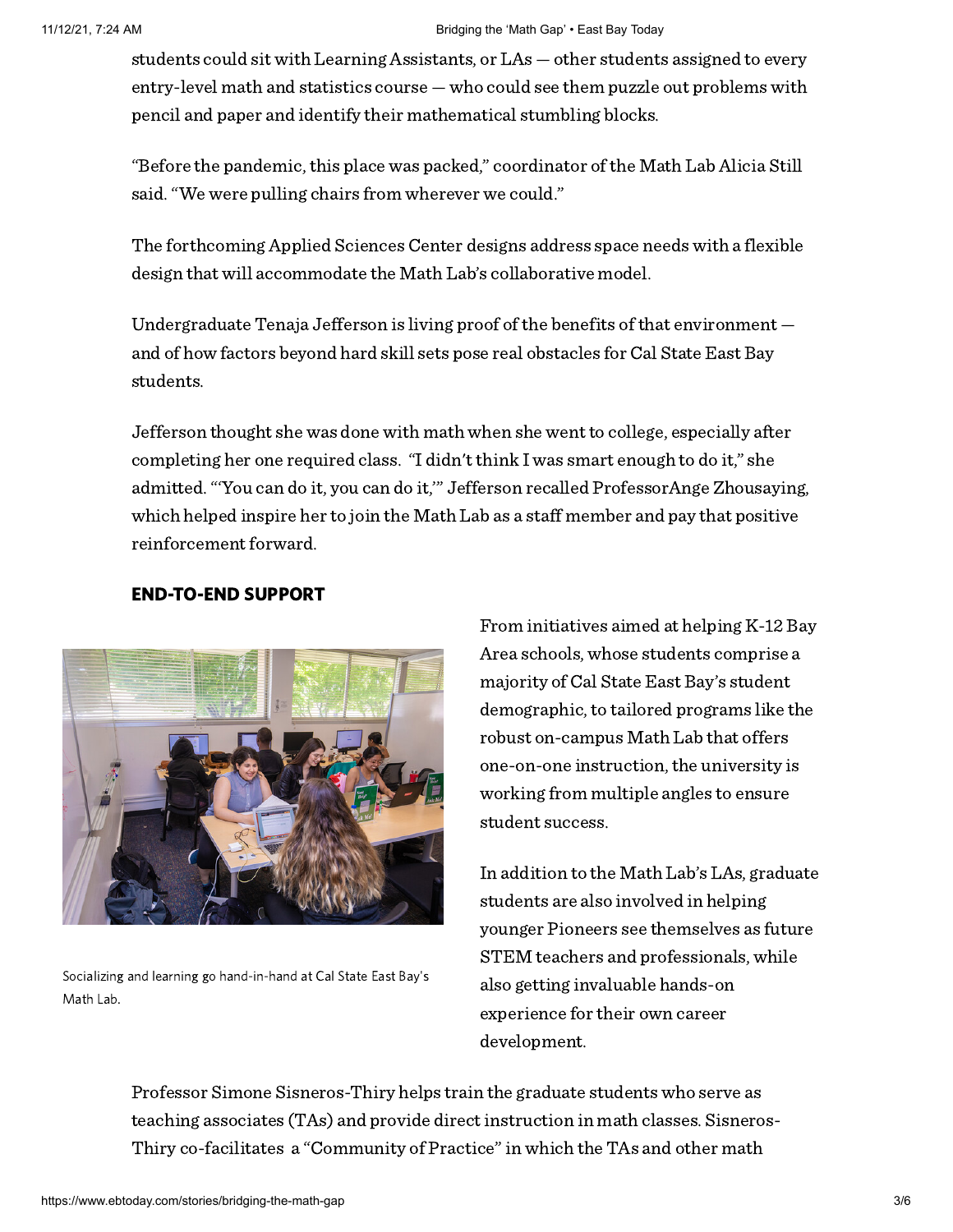#### 11/12/21, 7:24 AM Bridging the 'Math Gap' • East Bay Today

instructors learn from each other."We improve our practice and talk about what we've tried and what we want to try," Sisneros-Thiry said.

Some of the topics the graduate students discuss in their training include active learning strategies, assessments, pacing and alignment of materials, and specific areas of struggle.In a spirit of cross-pollination, Sisneros-Thiry then brings what she hears to the Math Lab, both to share ideas and to hear what's happening there, so everyone knows "what students need, and what's working and what's challenging," across all facets of in-class instruction and the Math Lab program.

"We want to make sure that we're supporting them with interesting, challenging problems and coordination across the sections so that the students are getting a cohesive experience," Sisneros-Thiry said.

It's these types of wraparound services for which the National Institute for Learning Outcomes Assessment recognized Cal State East Bay with a 2021 Excellence in Assessment designation. The university was one of only seven schools in the country so honored this year.

"We work to really get them through [their classes] with knowledge of the mathematics that they need — and the competence and identity and community they'll need to succeed as scientists and mathematicians," Glass said."In any area of science, that collaboration and confidence is the key to moving forward."

#### AN EVEN BRIGHTER FUTURE

The Math Lab is now back up and running, and remains a linchpin in the effort to strengthen students' mathematical abilities. The capacity to reconnect in person, according to educators, represents a pivotal piece of what academic recovery from the pandemic really means.

For her part, Glass said she and her colleagues lobbied hard to bring back face-to-face classes — "especially freshmen, especially in mathematics."

At the same time, multiple professors, including Associate Dean in the College of Science Danike LeDuc, are working to upgrade how the Math Lab operates, which includes integrating some of the benefits of online learning.

"When COVID hit in early 2020, the Math Lab switched to an online model and instruction proved less effective," LeDuc said. Over Zoom, LAs might be working on different versions of a software program than a student, leading to confusion and frustration. Nonetheless, some students were relieved not to have to drive to campus in Bay Area traffic. Others used that extra time to focus even more on their studies.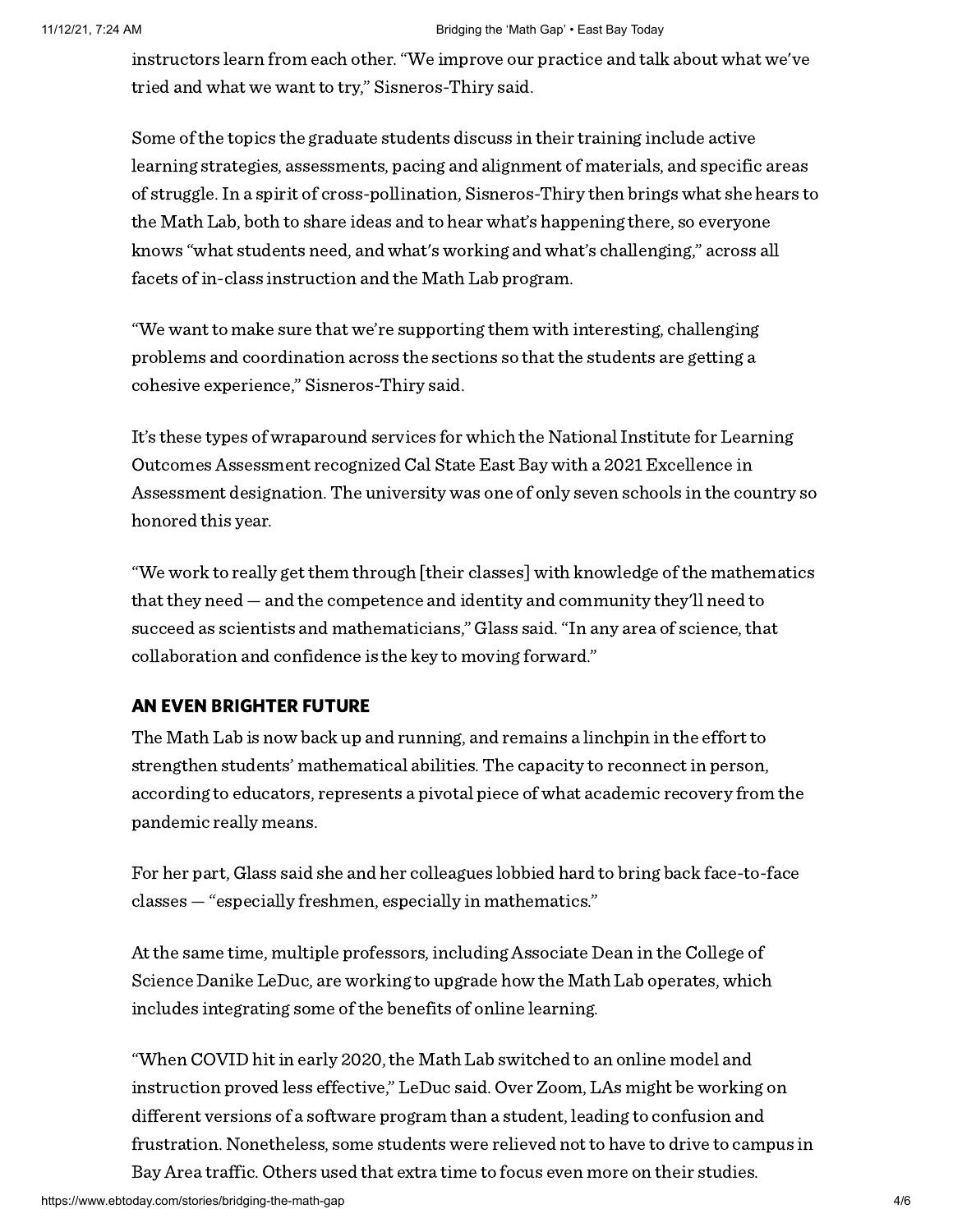## "Mathematics often feels very isolating for people. Making that learning public is important."

— Julie Glass

It's why the Math Lab has upgraded to a hybrid tutoring model, with assistance available both in-person and online — and the university plans for even more visibility for the program going forward.

Coordinator Alicia Still explained that the Math Lab is slated to become the STEM Lab in the near future and have a sparkling new home in the Applied Sciences Center that Cal State East Bay is currently raising money to build.

"We'll have so much more space, it will be fantastic," Still said."We brand ourselves as a community learning space. Not only can you get help, but you can study and be with each other here."

"Mathematics often feels very isolating for people," Glass said."Making that learning public is important."  $\mathbf{E}$ 

NEXT STORY →